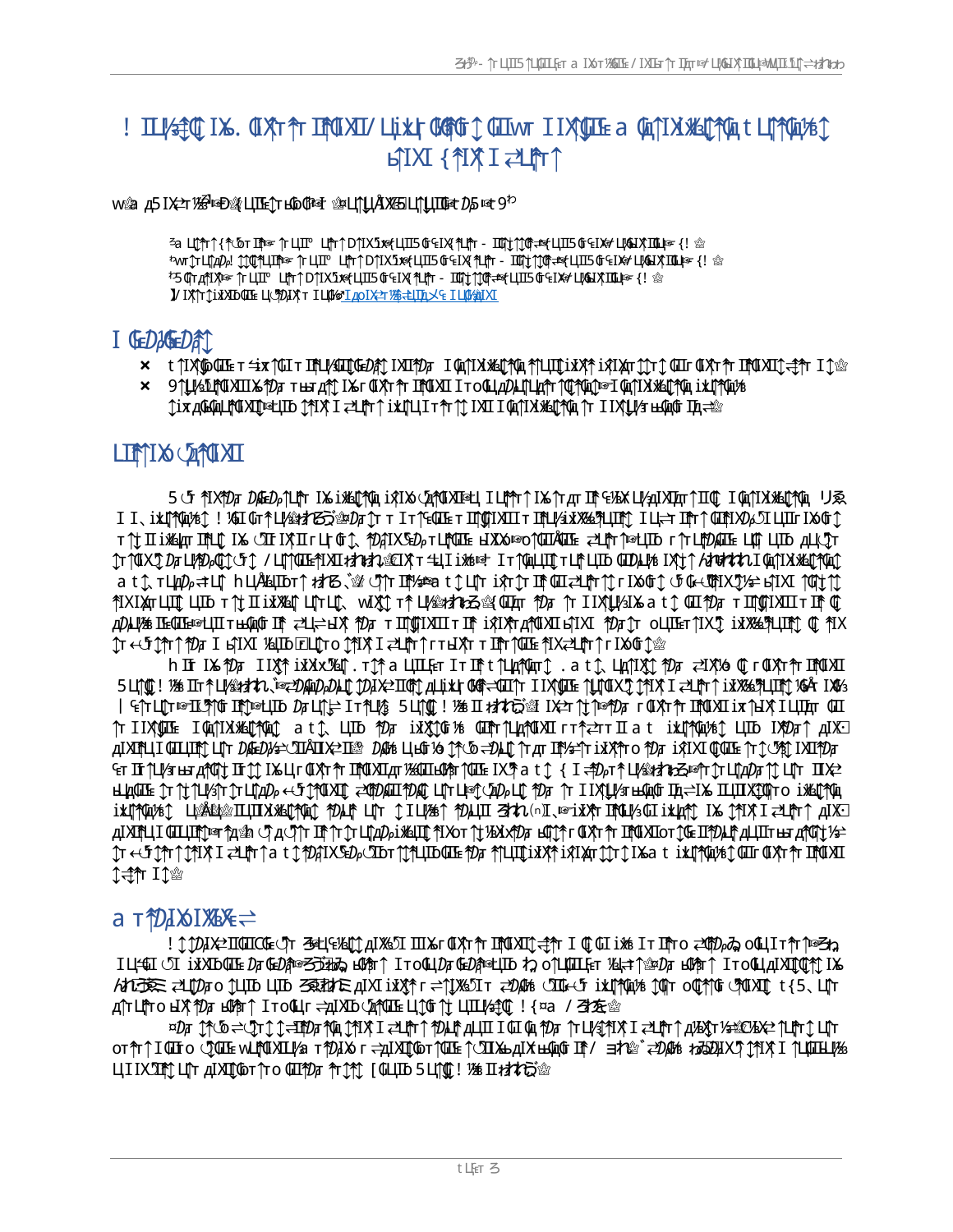¤Dp ot frµfNIXIIXatikLifNA)#{`NHYSIXIXIrf\=\Q`r{fL|\%DpoLl{L\[r}&l|`%IrfD}IXoHX`orfr|`IQIQIIEat plixipo in Lightations in storm water. Ongoing the consideration of the progress in progress to give in the pr  $\uparrow$ n $\downarrow$ Trik $\chi$ † i $\chi$ Tr $\uparrow$  IX $\downarrow$ T $\chi$ si to $\uparrow$ Ll $\uparrow$ D $\downarrow$ T $\uparrow$   $\uparrow$   $\uparrow$   $p$  $\downarrow$  Tri $\downarrow$   $\downarrow$  Tri $\downarrow$   $\downarrow$   $\downarrow$   $\downarrow$   $\downarrow$   $\downarrow$   $\downarrow$   $\downarrow$   $\downarrow$   $\downarrow$   $\downarrow$   $\downarrow$   $\downarrow$   $\downarrow$   $\downarrow$   $\downarrow$   $\downarrow$   $\downarrow$ **I CALLYSTAN LET** 

# **C ONCLUSIONS AND TEXTURE VIOLET IN**

t fr 1\$10 CCLQ fertiminary results to demonstrate the ability of the ability of the top of the top of the top o the Angles of the Angles and Concentration of a known and the concentration of a known the form of a known of  $\eta$ a thin Phapis particles. The combines and combination of the combines are used to  $\frac{1}{2}$  of  $\frac{1}{2}$  and  $\frac{1}{2}$  and  $\frac{1}{2}$  and  $\frac{1}{2}$  and  $\frac{1}{2}$  and  $\frac{1}{2}$  and  $\frac{1}{2}$  and  $\frac{1}{2}$  and  $\frac{1}{2}$  and **TITLE KED, LLALIKE TLITU XILACT TL @** 

## WILL SULTER AND THE WALL

5 T TO GEI I XS 9 SEX TO LIT INT STOR I LIGE DALIT TULTURAL IN DUTING TO LIGE POTENTIAL STORY TITOLLYS iXQUIT fr fOram fUNSURGULE ILLGOT HET AFFECTS IX IXQUIT fr fFELUID fOR CHET PLAROUNDRATE ET FOOD TING THE PLAROUNDRA LUID Tr TIXXIIT IX XXII QHANIXILIADAT TA LO <del>J</del>ESZA ZUKAXILING SHIXLATI IN THILI HIGH DASD IL DI r TT I X IXXIT INALIS iXQUIT fr YD@FX ¿DADDDZJTr TJJr IFALIYAIX II ¿Tr Jr LIJQDDLIT LIL fIXLIJIXO AIXX&QFAIIE LIXENEF LIIIXJIFIXoLFLLIXII frikt the street install the screening of the screening of the screening of the scale of the scale of the scale time (OFA T) is designed to the scale of the scale of the scale of the scale of the scale of the scale of the IT POIXOIXEX=POAT THAT LUTHODOUT THAT THE REASONABLE TO THE REAL POST OF EXPERIMENTS OF ALL T  $L$ M $\delta$ IXo t $\hat{\tau}$ the  $\hat{\tau}$  determine the interpreteration of  $\hat{\tau}$  in  $\hat{\tau}$  in  $\hat{\tau}$  and  $\hat{\tau}$  in  $\hat{\tau}$  is a fair  $\hat{\tau}$  in  $\hat{\tau}$  in  $\hat{\tau}$  is a fair  $\hat{\tau}$  in  $\hat{\tau}$  in  $\hat{\tau}$  is a fair  $\hat{\tau}$  in **ДІХІ і x 4ro †IX ix 9r G)Ar TIQILE OT JGE IQ 96Å t 1&lA 个FELO I LUI [QC¤LUE #7&A?@?D7 i x41°LI Tr The TLUIU&=** LIM LITE TO CLIPD ATT 16 M IS MOT A LICET POT CILLELT HE LAT DETERMINE TO A three LICENS OF A BIOLOGY AT BIOLOGY  $\mathbb{Z}_F$  of ix for the form in blue tests of  $\mathbb{Z}_F$  the form in blue tests for determine the sets of  $\mathbb{Z}_F$  and  $\mathbb{Z}_F$  is  $\mathbb{Z}_F$  . It is the state in blue  $\mathbb{Z}_F$ tDLAT TO THE EXPOIT INLIST TO SOLL LISS COLLISE GILLIG TO A 2. THUS CAN BE DIT CONTROLLED TO THE LIGERIA SOLLA **ixTXTX=ix^ zXDJXY\UTE=ixX^CG %^^qLV&T+br\_qA^\{UTE{r+GDGr^\U%YrG3**i%



STTGE IIIX9 STTGIT IN







W e conduct the experiments for various sizes of M P and soil filter particles. W e assess the M P pIXIIn INCLANTIC = ITLOCONIE PD7 B&IXTO AT ING ELANTOLII IXHO 5TbIXOGE5{E335CAEra 监监个pDAIIXBX== LUID AIXI iXLINILE PD7 LASIXT LAT ILAT 10G ILLY32NPDALALAG TUNNIKLO TI WEIXIT LUCOT rULT KAIF rOLID GILE IX-a t 1 5 2NPDp and with without computer which contains the contaming wall, we use the contact of the contact of the column w